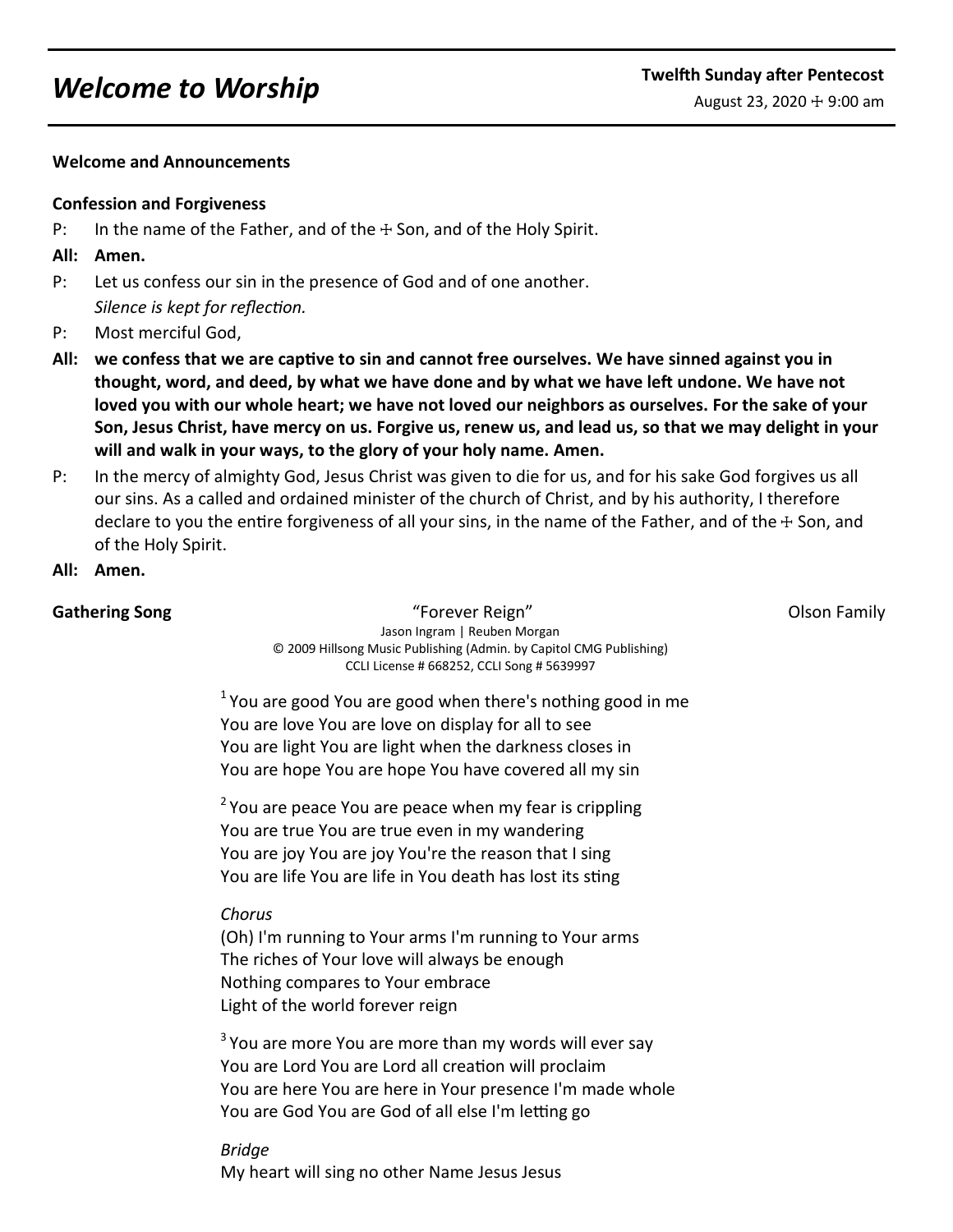### **Greeting**

- P: The grace of our Lord Jesus Christ, the love of God, and the communion of the Holy Spirit be with you all.
- **All: And also with you.**

## **Prayer of the Day**

*Let us pray.*

**O God, with all your faithful followers of every age, we praise you, the rock of our life. Be our strong foundation and form us into the body of your Son, that we may gladly minister to all the world, through Jesus Christ, our Savior and Lord. Amen.**

### **Musical Offering The Community of Choice Acts and Serverse Choice Choice Choice Choice Acts and Choice Choice Choice Choice Acts and Choice Choice Acts and Choice Acts and Choice Acts and Choice Acts and Choice Acts and C** Text Thomas O. Chisholm Music William M. Runyan Arr. Jack Schrader

**Reading The Contract Contract Contract Contract Contract Contract Contract Contract Contract Contract Contract Contract Contract Contract Contract Contract Contract Contract Contract Contract Contract Contract Contract Co** 

<sup>1</sup>He entered Jericho and was passing through it. <sup>2</sup>A man was there named Zacchaeus; he was a chief tax collector and was rich. <sup>3</sup>He was trying to see who Jesus was, but on account of the crowd he could not, because he was short in stature. <sup>4</sup>So he ran ahead and climbed a sycamore tree to see him, because he was going to pass that way. <sup>5</sup>When Jesus came to the place, he looked up and said to him, "Zacchaeus, hurry and come down; for I must stay at your house today." <sup>6</sup>So he hurried down and was happy to welcome him. <sup>7</sup>All who saw it began to grumble and said, "He has gone to be the guest of one who is a sinner." <sup>8</sup>Zacchaeus stood there and said to the Lord, "Look, half of my possessions, Lord, I will give to the poor; and if I have defrauded anyone of anything, I will pay back four times as much." <sup>9</sup>Then Jesus said to him, "Today salvation has come to this house, because he too is a son of Abraham. <sup>10</sup>For the Son of Man came to seek out and to save the lost."

**Message** "Fruit of Kindness" Pastor Karna Moskalik

# **Offering**

 *Give by check, text (833-970-0714), online or mobile app — See DONATE on website: www.oslcstillwater.org*

**Offering Song The Children of the Heavenly Father" The Children of the Heavenly Father" and The Children of the Heavenly Father" and The Theories of The Theories of The Theories of The Theories of The Theories of The Theo** 

Text: Carolina Sandell Berg, 1832-1903; tr. Ernst W. Olson, 1870-1958 Text © 1925 Board of Publication, Lutheran Church in America, admin. Augsburg Fortress. Reprinted under OneLicense.net #A-713517.

 $1$ Children of the heav'nly Father safely in his bosom gather; nestling bird nor star in heaven such a refuge e'er was given.

 $2^{2}$  God his own doth tend and nourish, in his holy courts they flourish. From all evil things he spares them, in his mighty arms he bears them.

 $3$  Neither life nor death shall ever from the Lord his children sever; unto them his grace he showeth, and their sorrows all he knoweth.

 $4$ Though he giveth or he taketh, God his children ne'er forsaketh; his the loving purpose solely to preserve them pure and holy.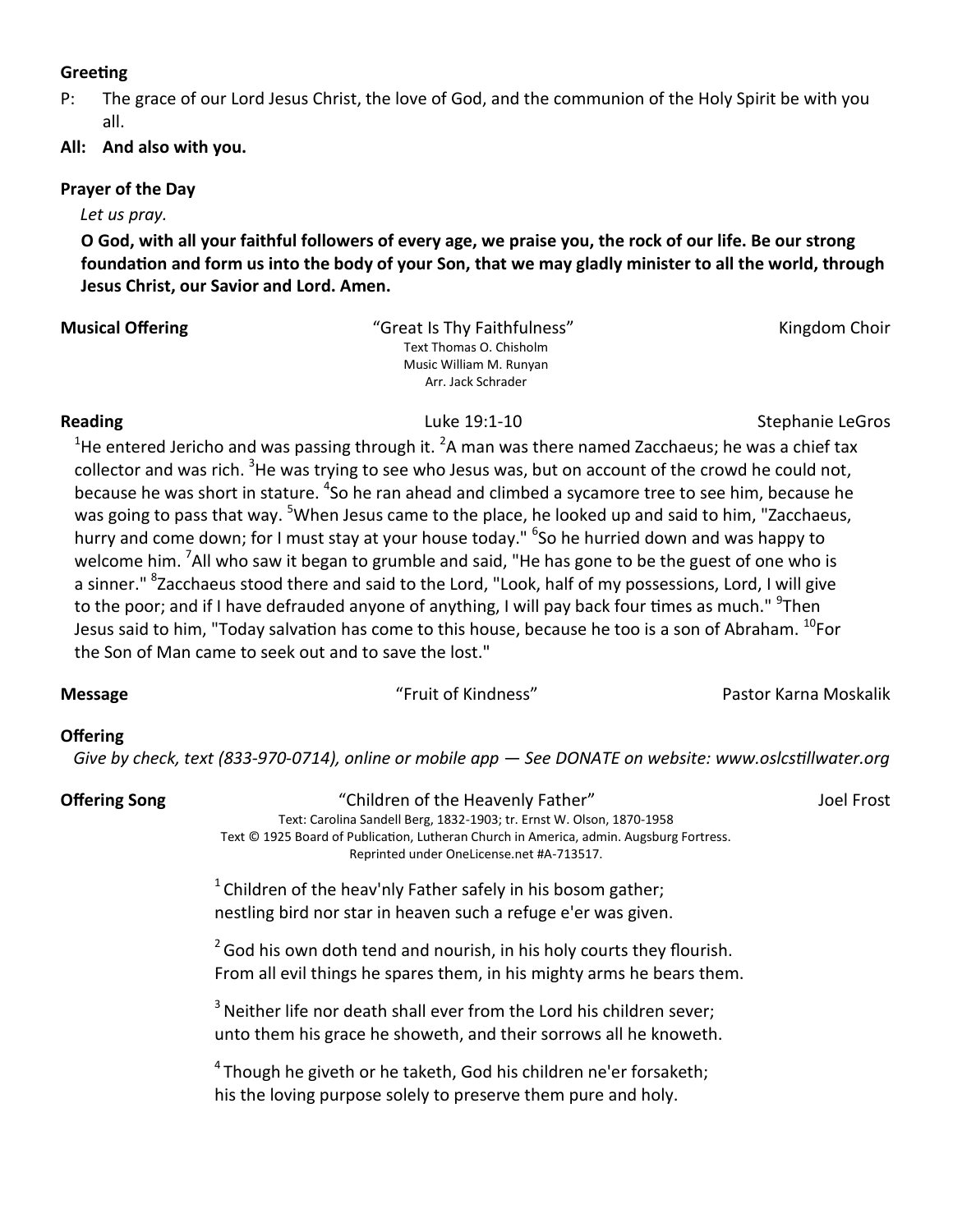## **Apostles' Creed**

**I believe in God, the Father almighty, creator of heaven and earth.** 

- **I believe in Jesus Christ, God's only Son, our Lord, who was conceived by the Holy Spirit, born of the virgin Mary, suffered under Pontius Pilate, was crucified, died, and was buried; he descended to the dead. On the third day he rose again; he ascended into heaven, he is seated at the right hand of the Father, and he will come to judge the living and the dead.**
- **I believe in the Holy Spirit, the holy catholic church, the communion of saints, the forgiveness of sins, the resurrection of the body, and the life everlasting. Amen.**

### **Prayers**

### **Words of Institution**

### **Lord's Prayer**

**Our Father, who art in heaven, hallowed be thy name, thy kingdom come, thy will be done, on earth as it is in heaven. Give us this day our daily bread; and forgive us our trespasses, as we forgive those who trespass against us; and lead us not into temptation, but deliver us from evil. For thine is the kingdom, and the power, and the glory, forever and ever. Amen.** 

### **Holy Communion**

| <b>Closing Song</b> | "I Love to Tell the Story"<br>Text: Katherine Hankey, 1834-1911                                                                                                                                                                                           | Pastor Karna Moskalik |
|---------------------|-----------------------------------------------------------------------------------------------------------------------------------------------------------------------------------------------------------------------------------------------------------|-----------------------|
|                     | $1$ l love to tell the story of unseen things above,<br>of Jesus and his glory, of Jesus and his love.<br>I love to tell the story, because I know it's true;<br>it satisfies my longings as nothing else would do.                                       |                       |
|                     | Refrain<br>I love to tell the story; 'twill be my theme in glory                                                                                                                                                                                          |                       |
|                     | to tell the old, old story of Jesus and his love.                                                                                                                                                                                                         |                       |
|                     | <sup>2</sup> I love to tell the story: how pleasant to repeat<br>what seems, each time I tell it, more wonderfully sweet!<br>I love to tell the story, for some have never heard<br>the message of salvation from God's own holy word. Refrain            |                       |
|                     | <sup>3</sup> I love to tell the story, for those who know it best<br>seem hungering and thirsting to hear it like the rest.<br>And when, in scenes of glory, I sing the new, new song,<br>I'll sing the old, old story that I have loved so long. Refrain |                       |
| <b>Blessing</b>     | May the Lord, mighty Lord bless and keep you forever.<br>Grant you peace, perfect peace, courage in every endeavor.<br>Lift your eyes to see God's face and God's grace forever.<br>May the Lord, mighty Lord, bless and keep you forever.                |                       |